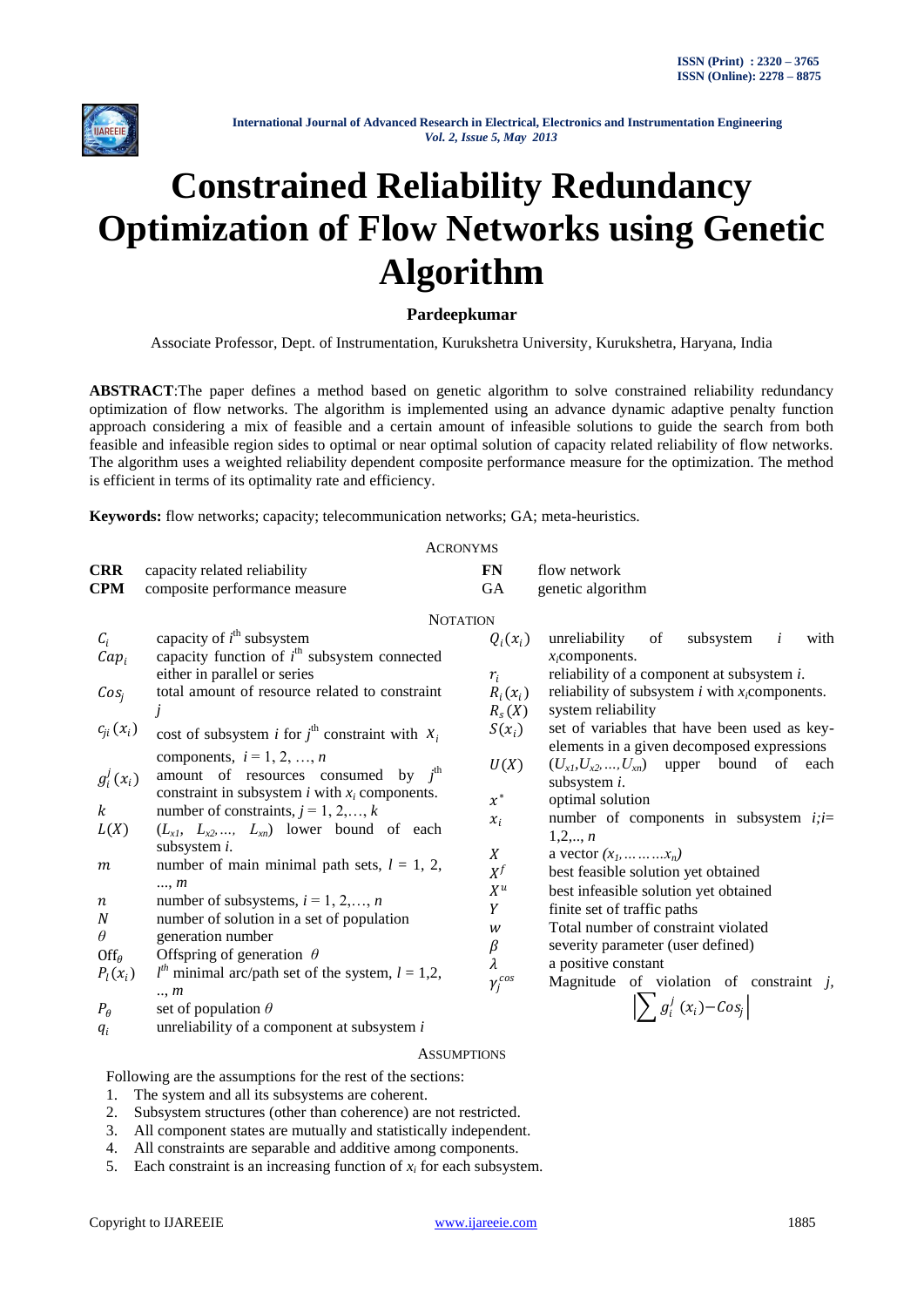

# I.INTRODUCTION

From the point of view of quality management and decision making, it is important to define the load carrying capacity of each node and arc of the network and develop some indexes in order to evaluate the system performance. Therefore, some researchers [1-4] have proposed models to represent such performance of flow networks and termed them as capacity related reliability (CRR) models. All these models are based on assumption that any node and arc can carry any amount of flow. However, it is not a realistic assumption. Many real life systems such as computer systems, telecommunication systems, transport systems, urban traffic systems, electrical power transmission systems, logistic supply chains, internet and flow networks etc. are mostly linked with performance. The performance of such networks, under the condition that each node and arc flow capacity is deterministic, is not only associated with network reliability but it is also the measure of maximum flow capacity per unit time between source to terminal [5].For instant, computer networks can always be modelled as flow network (FN) in which arcs/branches stands for transmission line and nodes stand for switches. All switches are assumed to be perfect i.e. any amount of flow can pass through them. Virtually each transmission line consists of several physical lines, and each physical line has several successful states hence, the capacity of each branch has several values. However, in modern flow networks or transport systems all the flow paths of a network are never active for transportation of flow from source to destination because the selection of flow paths to transport flow are decided by routing mechanism and logical links assigned in physical layer during the implementation stage. Further arcs and nodes may also be in failure or maintenance states. Hence the system capacity is not a fixed number [5]. Evaluating the probability that the system capacity is larger than or equal to the demand *d* (integer) with cost constraint in general is called the system reliability and is also a useful performance index to measure quality level of FN[6-11].

Many researchers [12-17] have successfully applied Genetic Algorithms (GA) to explore large, multimodal, complex problem spaces. The GA based approach can be effectively adapted for optimization of complex combinatorial problems without the knowledge of explicit mathematical treatment [13,14,16]. Hence, an advanced genetic algorithm based technique using a dynamic adaptive penalty function has been proposed. The dynamic adaptive penalty function approach considers a mix of feasible and a certain amount of infeasible solutions to guide the search from both feasible and infeasible region sides to optimal or near optimal solution of capacity related reliability of flow networks. The proposed GA to optimize CRR problems using composite performance measure (CPM) based on weighted reliability. The concept of weighted reliability was first introduced by Pahuja [18], requires that all the successful states of arcs and nodes qualifying the connectivity measure of the network be enumerated and its probability be evaluated and multiplied by the normalized weight to find out the composite performance of flow networks. The main GA steps are population reproduction, selection, crossover, and mutation. The selection, crossover, and mutation processes are repeated until the termination condition is satisfied. The proposed GA has also successfully addressed the ultrahigh reliability of modern flow networks. As only successful states are considered for computation hence higher temporal efficiency is achieved.

# II.COMPOSITE PERFORMANCE MEASURE

A path is a sequence of arcs and nodes connecting a source to a destination. All the arcs and nodes of network have its own attributes like delay, reliability and capacity etc.. From the quality and performance point of view, measurement of the transmission ability of a network to meet the customers demand is very important [8]. When a given amount of flow is required to be transmitted through a flow network, it is desirable tooptimize the network reliability to carry the desired flow. The capacity of each arc (the maximum flow passing the arc per unit time) has two levels, 0 and/or a positive integer value. The system reliability is the probability that the maximum flow through the network between the source and the sink is not less than the demand [6-11]. The proposed algorithm utilizes weighted reliability to form composite performance measure (CPM) to optimize the capacity related reliability (CRR) of flow networks.

The weighted reliability measure [6,7,18] i.e. composite performance measure (CPM), integrating both capacity and reliability may be stated as:

$$
\text{CPM}_{P_l} = \frac{\min_{i \in P_l(x_i)} \{Cap_i\}}{Cap_{max}} \cdot R_i \tag{1}
$$

where  $\min_{i \in P_l(x_i)} \{Cap_i\} / Cap_{max}$ 

is the normalized weighti.e. the ratio of capacity in the  $i^{\text{th}}$  state to the maximum capacity of the system and  $R_i$ is probability of the system being in state  $S(x_i)$  and computed as:

$$
R_{i} = P_{r}\{S(x_{i})\} = \prod_{\substack{u \\ S(x_{i})u = 1}} p_{u} \times \prod_{\substack{v \\ S(x_{i})v = 0}} q_{v}
$$
\n(2)

The capacity function of different subsystems connected in parallel(Ramirez et al. 2005) [4] is: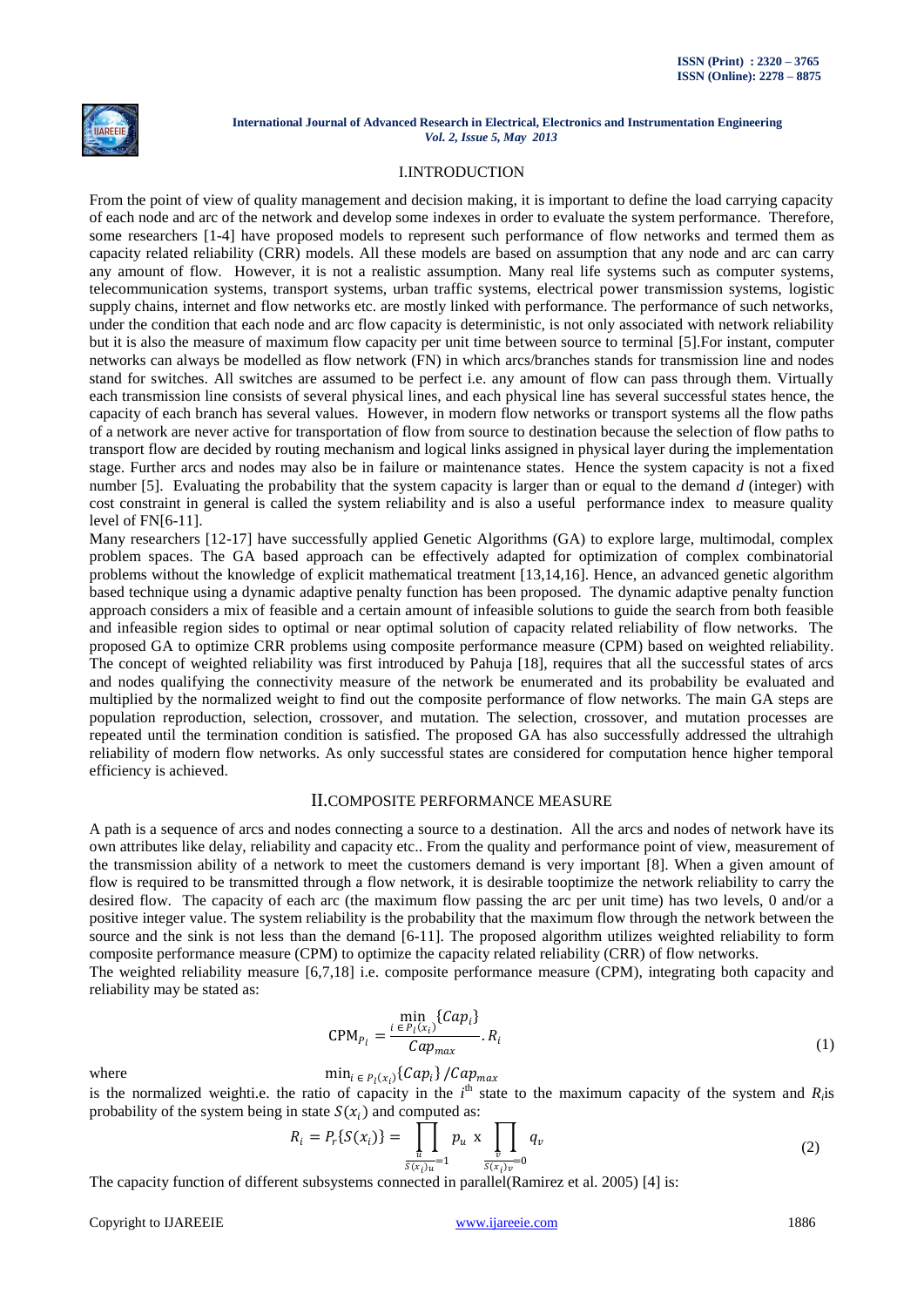

$$
(\mathcal{C}ap_i)_{par} = \sum_{i=1}^{x_i} C_i
$$
 (3)

and the capacity function of different subsystems connected in series is:

$$
(\mathcal{C}ap_i)_{ser} = \min_{i \in P_l(x_i)} \{C_i\} \tag{4}
$$

The rules for connecting series and parallel path sets /arcs to integrate capacity and reliability to give composite performance measure are expressed as:

$$
CPM_{par} = \sum_{i=1}^{n} Cap_i \cdot \bigcup_{i=1}^{n} r_i
$$
 (5)

$$
CPM_{ser} = Cap_i \cdot \prod_{i=1}^{n} r_i
$$
 (6)

#### III.PROBLEM FORMULATION

The general constrained redundancy optimization problem in complex systems can be reduced to the following integer programmingproblem [19]:

 $\text{Maximize}R_{\text{s}}(X)$  (7)

subject to 
$$
\sum_{i=1}^{n} g_i^j(x_i) \leq \text{Cos}_j, \ \ j = 1, 2, ..., k
$$
 (8)

and  $x_i \geq 1$ , for all  $i = 1, 2, ..., n$ .

 $L_{x_i} \leq x_i \leq U_{x_i}$ for all  $i = 1, 2, ..., n$ .

The above problem model is based on assumption that each node and arc of the network is capable of transporting any amount of flow between source and terminal. However, in present days modern flow networks the situation discussed above isnot justifiable as all the arcs are not simultaneously connected to carry flow from source to terminal. Theperformance of flow networks is considered as the reliability of maximum flow capacity and should consider immediate states of communication that manifest as performance degradation [20] by considering a simple case illustrated in Fig.1



Fig. 1 A simple flow network.

The figure shows that there are three flow paths on the physical layer. Suppose that these flow paths, each having a capacity of 200, are used for ensuring transmission between source and terminal by load sharing. Then, the total flow capacity of the network is computed by summing the capacities of active flow paths. In this case, there are four failure modes. That is, the total capacity between two routers could be 0, 200, 400, or 600, which are recognized as being equivalent to the maximum flow in the graph. However, suppose flow paths  $1 \& 2$  are primary flow paths with each having a capacity of 200, while flow path 3 with capacity 200 is a backup path only for flow path 1. In this case, failure modes are capacities 0, 200, or 400. These are quite different from maximum flow in graph theory.The selection of paths to transport flow is decided by routing mechanism and logical links assigned in physical layer. Thus in practical systems the entire pathsets are never utilized for transfer of information [20]. The flow is transmitted through the main path(s) only and in case of failure of main path(s), backup path(s)takes over the task of main path(s).Hence, considering the situation as discussed the general constraint reliability redundancy optimization problem expressed by equations (7) and (8) has been adapted by replacing  $R_s(X)$  with composite performance measure (CPM) discussed in section II (1) equations (5) and (6)above.

# IV.GENETIC ALGORITHM

The development of GA can be termed as an adaptation of a probabilistic approach based on principles of natural evolution. Nature observes the principle of survival of fittest, weak and unfit species within their environment are faced with extinction by natural selection. The strong ones have greater opportunity to pass their genes to future generations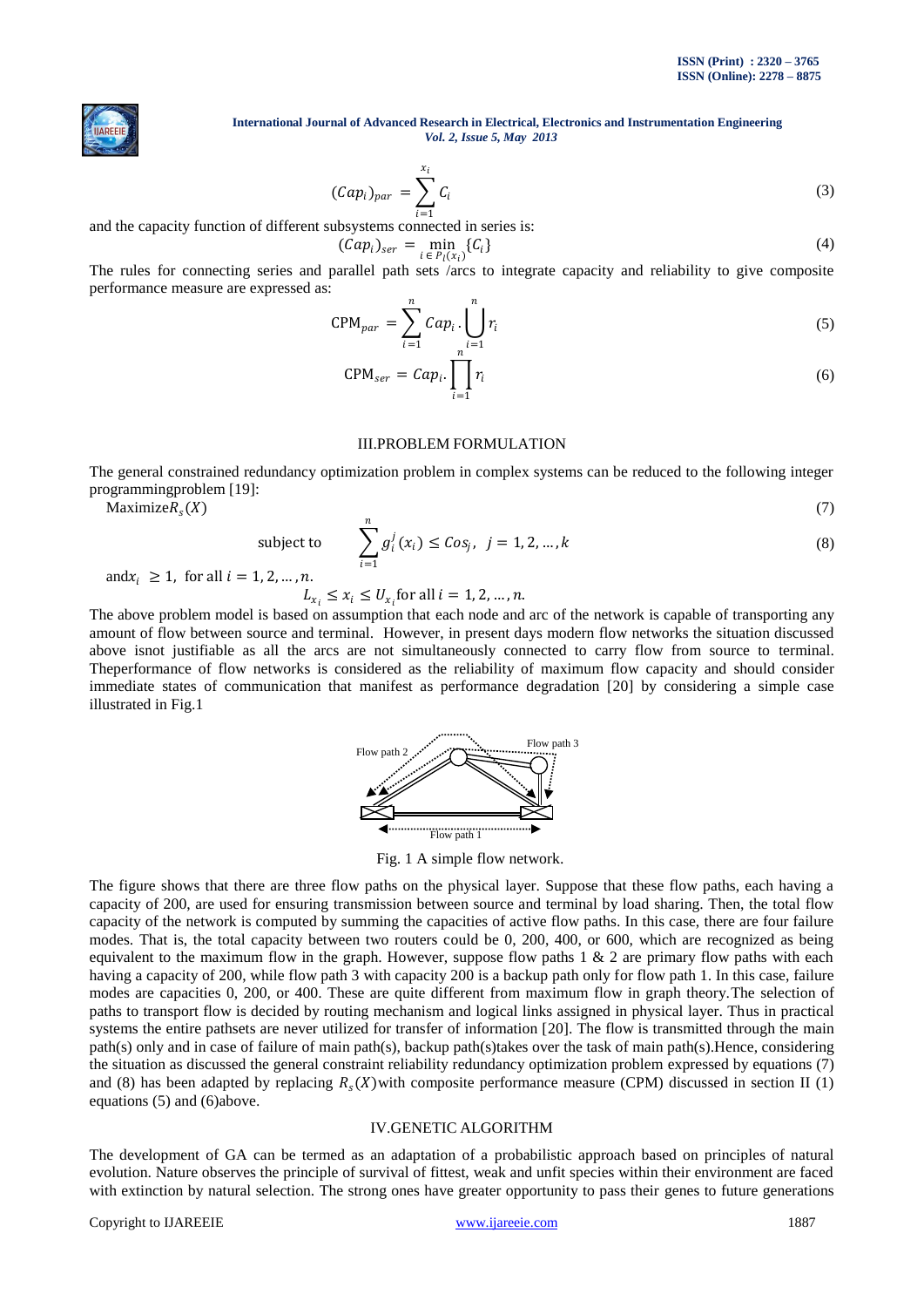

via reproduction [21]. The genetic algorithms follow the process in which populations undergo continuous change through cross breeding, mutation and natural selection.

- *A. Steps of Genetic Algorithm:* 
	- Step 1: Set  $\theta = 1$ . Randomly generate *N* solutions to form the first population, *P*1. Evaluate the fitness of solutions in *P*1.
	- Step 2: Crossover: Generate an offspring population  $\text{Off}_\theta$  as follows:
		- 2.1. Randomly choose two solutions  $X_a \in P_\theta$  and  $X_b \in P_\theta$  based on the fitness values.
		- 2.2. Using a crossover operator, generate offspring and add them to Off $_{\theta}$ .
	- Step 3: Mutation: Mutate each solution  $X \in \text{Off}_\theta$  with a predefined mutation rate.
	- Step 4: Fitness assignment: Evaluate and assign a fitness value to each solution  $X \in \text{Off}_\theta$  based on its objective function value and infeasibility.
	- Step 5: Selection: Select *N* solutions from Off<sub> $\theta$ </sub> based on their fitness and copy them to  $P_{\theta} + 1$ .
	- Step 6: If the stopping criterion is satisfied, terminate the search and return to the current population, else, set  $\theta = \theta$  $+1$  go to Step 2.

The values of its parameters, such as, population size, crossover rate, mutation rate etc. can be appropriately chosen to balance both the quality of the solution and the computational work.

An initial population of a fix number of solutions is randomly selected to form the first generation of the GA. Crossover and mutation operators are then performed on the population members to produce subsequent generations. An effective GA depends on complementary crossover and mutation operators. The crossover operator dictates the rate of convergence, while the mutation operator prevents the algorithm from prematurely converging. Each member of the population is evaluated in accordance with its fitness, which is used as basis for selecting parent solutions and for culling inferior solutions from the population [14]. However, there are some difficulties in determining appropriate values for the parameters and a penalty for infeasibility. If these values are not selected properly, a GA can rapidly converge to a local optimum or slowly converge to the global optimum [13]. The population size and number of generations enhance the solution quality while increasing the computation. GA's generally yield several good solutions (optimal or near-optimal) and thus multiple solutions obtained provide much flexibility in decision-making for reliability design. Though, these methods yield better optimal solutions at the cost of temporal efficiency. Genetic Algorithms are most suited to unconstrained optimization problems. Apart from this, sometimes for some problem GA may converge prematurely while finding optimal solution because the prior knowledge is not exploited and the local search information is not explored. Over and above this, it takes time to tune appropriately the unknown GA parameters like population size, crossover probability, maximum generation and mutation probability, to make a balance between exploitation and exploration in the search space [22]. Hence, adapting Genetic Algorithms to constrained reliability redundancy optimization problems is a challenging task. In literature, most common method in genetic algorithms to handle constraints is to use penalty functions such as Adaptive Penalties, Death Penalty, Static Penalties, Dynamic Penalties, Annealing Penalties, Segregated GA, Co-evolutionary Penalties etc. [22, 23].A new genetic search algorithm using penalty function to penalize infeasible solutions by reducing their fitness values in proportion to their degrees of constraint violation metric and its performance is presented in the following sections.

#### V. PENALTY FUNCTION

Meta-heuristic algorithm developed is based on the approach of Bazarra et al. [24] and Yeniay [25]. The penalty function approach is used to convert the nonlinear programming problem with equality and inequality constraints into an unconstrained problem, or into a problem with simple constraints [26]. This is achieved by including the constraints into the objective function via a penalty parameter to penalize any violation of the boundaries/constraints. It is generally difficult to find an effective and efficient penalty function, which can inherit the constraints. Defining penalty function for solving a problem varies with the type of the problem.

The combination of distance metric together with the length of the search has been very effective for this type of search problems. The algorithm developed is based on an adaptive penalty function and the search pattern Agarwal and Gupta [16, 26]. During iterations the penalty function adapts itself according to the deviations of current solution from the best feasible/infeasible solution obtained by the algorithm. This helps the search not to go too far into the infeasible region. It also incorporates the ratio of the count of constraints violated to the total number of constraints as one of the distance metric. The algorithm also incorporates the number of iterations elapsed as length of search in penalty function; hence justifying the name dynamic adaptive penalty function. Although GA algorithms have proven to be efficient for solving reliability redundancy optimization of system, one of their major disadvantages is the increase of computational effort involved.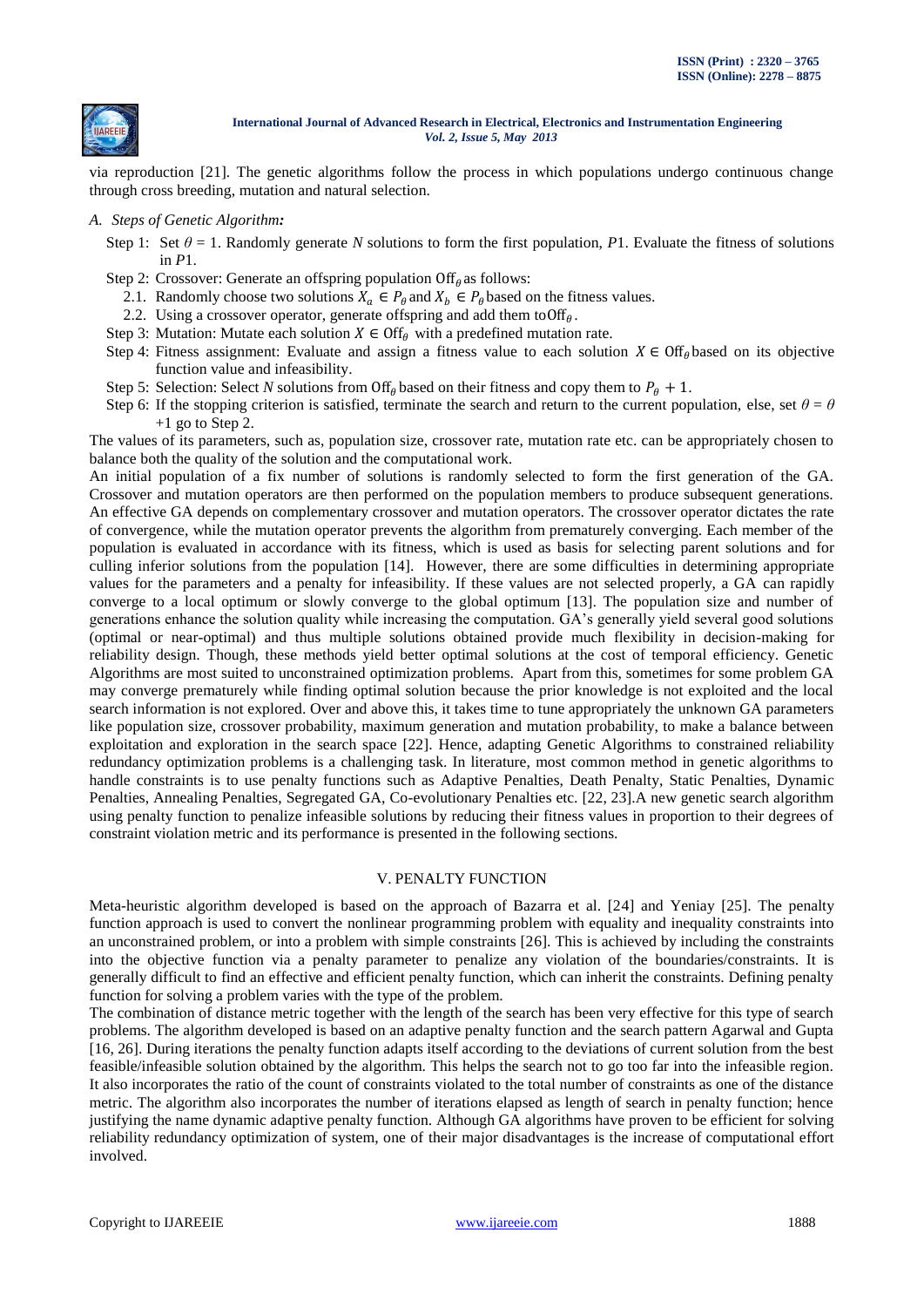

The general penalty function approach is as follows.

$$
\text{Max} / \text{Min} \qquad R_s(X) \text{or } \text{CPM}_{P_l} \tag{9}
$$

Subject to  $x \in A$  and  $x \in B$ where A and B are limits of search space. The problem can be reformulated as state:

Max / Min  $R_s(X)$  or CPM<sub>P<sub>1</sub></sub> +  $p(d(X, B))$  (10)

Subject to  $x \in A$ 

where  $d(X, B)$  is a function measuring the distance of the vector *X* from the region *B*, *p* is a monotonically nondecreasing penalty function such that  $p(0) = 0$ . Measure of various distance metrics (*d*) include a count of violated constraints, the Euclidean distance between  $X \&B$ , a linear sum of the individual constraint violations, or this sum raised to some exponent *β* a user defined severity parameter [16, 26, 27].

On the basis of above discussions, the dynamic adaptive penalty function is designed to solve the constrained reliability redundancy optimization problems of complex systems. It is an adaptation of penalty function used by [16] for series parallel systems to complex systems. It accounts for the amount of infeasibility and the maximum improvement possible in the current solution of a generation, and exhibiting severity of the penalty imposed.

$$
(\text{CPM}_{P_l}(X))_P = \text{CPM}_{P_l}(X) - \left(\frac{W}{k}\right) \left(\sum_{j=1}^k \frac{\gamma_j^{cos}}{\cos_j} (1 - \lambda \theta)\right)^{\beta}.
$$
\n
$$
\exp\left(\frac{1 - \text{CPM}_{P_l}(X)}{\text{CMP}_{P_l}(X^u) - \text{CMP}_{P_l}(X^f)}\right).
$$
\n(11)

The adapted/penalized composite performance measure  $(CMP_{P_1}(X))_P$  is a function of composite performance measure CPM<sub>P<sub>l</sub></sub>(*X*) and the severity of the constraints. The metric ( $W/$ <sub>*k*</sub>) calculates the ratio of the number of constraints violated to the total number of constraints. The distance metric  $\left(\sum_{i=1}^{k} \frac{y_i^{cos}}{c_{i-1}}\right)$  $\int_{t=1}^{k} \frac{y_i^{pos}}{cos} (1 - \lambda \theta) \bigg)^{\beta}$  evaluates the sum of the ratios of magnitudes of constraint violations to total resources available incorporating the dynamic aspect, and increases the severity of the penalty for a given distance as the search progresses, with *β* as (user-defined) severity parameter, λ a positive constant, (taken as 0.005 after experimentation), and *θ* the generation number. The adaptive term,  $\exp\left(\frac{1-\text{CPM}_{P_l}(X)}{\text{CHR}_{I_l}(X)\right)$  $\frac{1-CPMP_I(X)}{CMPP_I(X^H)-CMPP_I(X^F)}$ , takes care of the maximum possible improvement in the current solution with respect to the difference between the un-penalized values of the best infeasible and feasible solutions obtained up to the time,  $\text{CMP}_{P_l}(X^u)$  and  $\text{CMP}_{P_l}(X^f)$ , respectively.

When  $\text{CMP}_{P_1}(X^u) \leq \text{CMP}_{P_1}(X^f)$ , then penalty is not imposed on the infeasible solutions. Moreover, the impact of the adaptive penalty is such that the infeasible solutions having less reliability are penalized more and so the search is restricted to the promising infeasible solutions.

# VI. BOUNDS FOR SYSTEM

The bounds to each of the subsystem determine the region of search. The lower bound to the system is generally known from the system design. For systems with heterogeneous redundancy allocation lower bound vector is taken as:  $L = (1, 1, \ldots, 1)$  for all  $x_i$ . While the upper bound is determined from the constraints, allocating the whole resource of constraint *j* to *xi*, and determine the maximum value of *xi* while keeping all other subsystems at their lower bounds.

#### VII. STOPPING FUNCTION

In this algorithm two stopping criteria, i.e., number of generations and/or the desired system reliability are considered. The number of generation is considered as one of the stopping criteria for the algorithm and this is user or problem dependent. The second criterion for terminating the algorithm is the desired value of the system reliability.

# VIII. COMPUTATION AND RESULTS

To illustrate the performance of the proposed algorithm a network having six arcs  $\{x_1, x_2, x_3, x_4, x_5, x_6\}$  and five minimal path sets  $\{y_1, y_2, y_3, y_4, y_5\}$  as shown in the Figure.2 is considered and solved for capacity related constraint redundancy reliability optimization using CPM. The network shown in Fig. 2 is a bench mark problem, considered by Hayashi & Abe (2008) [20].

Using Baye's method, the Reliability of the system can be expressed as:

$$
R_s(X) = R_3[1 - Q_6{1-(1-Q_1Q_2)(1-Q_4Q_5)}]+ Q_3[1-(1-R_2R_5)(1-R_1R_4)]*Q6
$$
\n(12)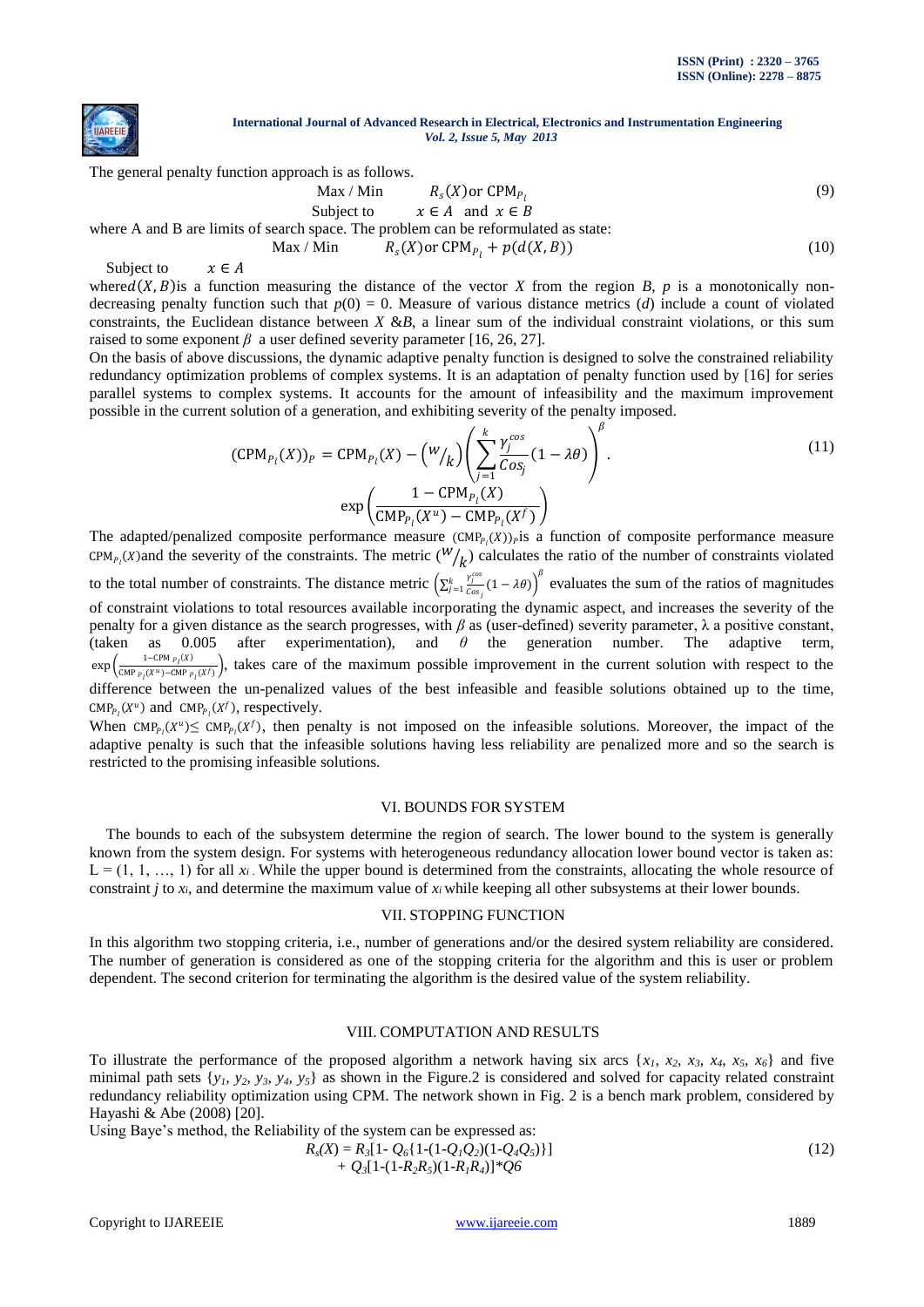

# **TABLE 1** DATA FOR FIG. 1

| r:               | 0.70 | 0.75 | 0.8 | 0.85 | 0.70 | 0.90 <sub>0</sub> |
|------------------|------|------|-----|------|------|-------------------|
| $c_{1i}$         |      |      |     |      |      |                   |
| Cos <sub>1</sub> | 36   |      |     |      |      |                   |

The problem is solved for data given in Table 1 and by assuming that each flow path has a capacity of 100. The total flow through network at any time should not be less than 200 in any case.



Fig. 2 Illustration Network

The procedure to implement the search using genetic algorithm is as follow:

# *A. Chromosome representation:*

Chromosome representation is a crucial part of any genetic algorithm. There are several ways of chromosome representation for any given problem. The GA works with the binary encodings, but for many industrial problems binary string is not a natural coding. Hence various non-string techniques have been used for such problems: real number coding for constrained optimization problems and integer coding for combinatorial problems. For the nonlinear integer programming problems of the type given by (1), the integer encoding as a vector representation is more efficient.

#### *B. Generation of initial population:*

A fixed number of chromosomes are randomly generated to form an initial population. In a chromosome, a gene at any locus is randomly generated integer between the lower limit and upper limit defined for each subsystem. Population size of 100 is taken for each of the test problems.

# *C. Evaluating the fitness of chromosomes:*

The fitness of the chromosomes is found by using penalized objective function value using (5).

#### *D. Genetic Operators:*

Two genetic operators Crossover and Mutation are the backbone of any GA. Using these two operators new off springs of the genes are created at each generation.

### *1) Crossover Operator:*

It provides a thorough search of regions of the sample space to produce good solutions. For this GA, crossover rate  $p_c$ , denoting the expected number of chromosomes that undergo crossover, is taken as 0.5 for the system structures. However, depending on the size of the system, it can be varied. The total population is arranged in decreasing order of fitness i.e. fittest to the least fit chromosome. A random number p is generated such that  $0 \le p \le 1$  for each of the population member and a chromosome is selected as a parent if and only if  $p < p_c$ . If the number of such selected chromosomes is odd then the last chromosome selected as parent is dropped from the mating pool. Single-point crossover method is used to mate the parents and cut position is generated randomly from the interval [1*, n*].

# *2) Mutation:*

Mutation operator produces random changes in various chromosomes. The mutation rate is the rate  $p_m$  controls the rate at which new genes are introduced into the population for trial. If it is too low, then some genes that would have been useful are never tried out, but if it is too high, then there will be much random perturbation and the off springs will start losing their resemblance to the parents and the algorithm will lose the ability to learn from history. For the present GA,  $p_m$  is taken as 0.20. Random number p is generated for each gene within the interval from interval [0, 1] as  $0 \le p \le$ 1. If  $p < p_m$  then the gene is randomly flipped to another gene from the corresponding set of alternatives (To reach upon the effective values of the parameters  $p_c$  and  $p_m$  brief experiments were conducted).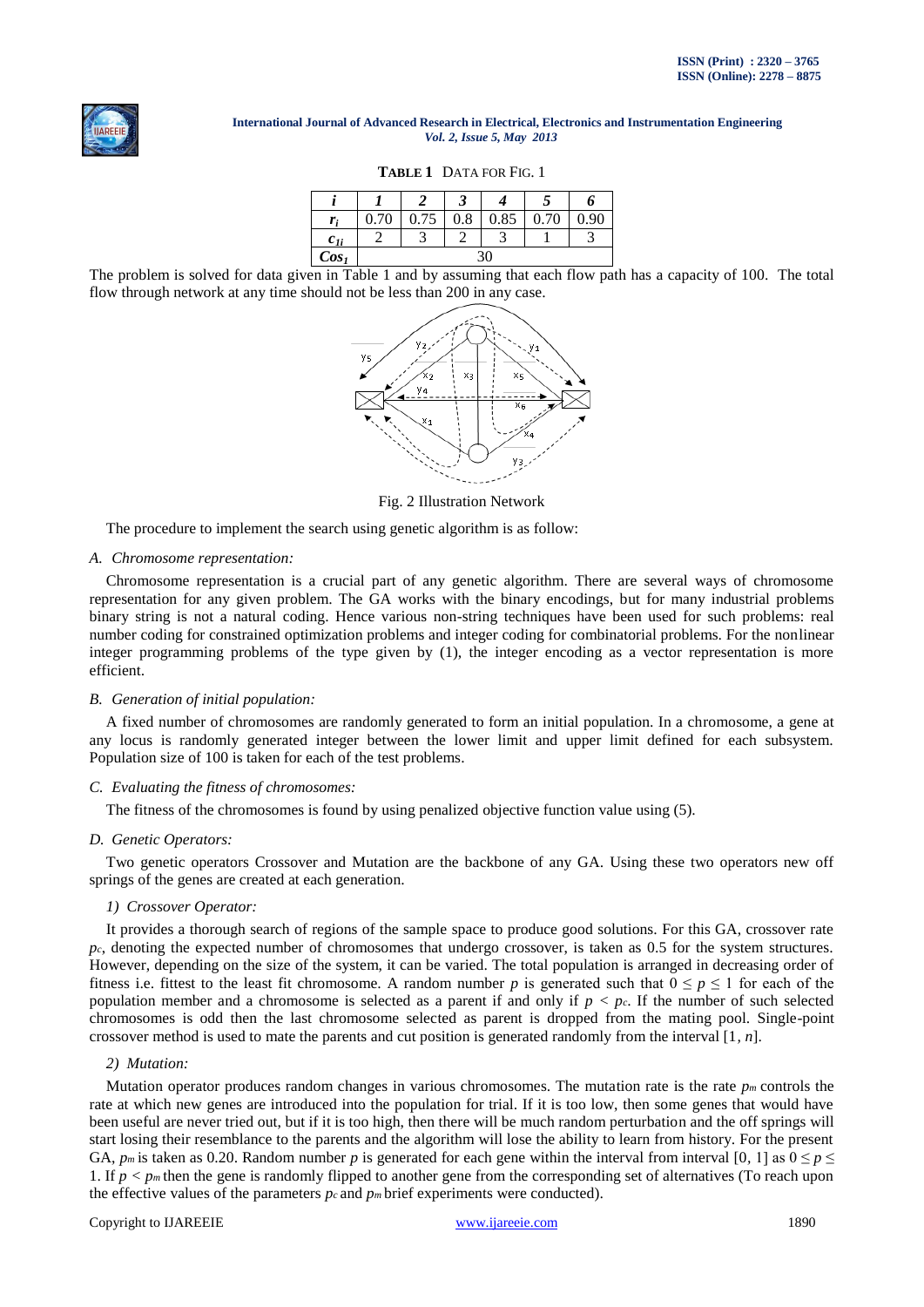

# *E. Selection:*

Each generation after undergoing genetic operations produces good or bad solutions. All the solutions (initial population, children and off springs) are arranged in descending order of fitness and the population is selected for the next generation.

The algorithm has been programmed using MATLAB and tested on a Core i7 VPro 3.4 GHz system. Execution time for the problem is determined. The proposed genetic algorithm gives the optimal solution  $(2, 2, 2, 2, 1, 3)$  with system reliability  $R_s = 0.9578$ , the optimized subsystem reliability probability  $R_i$  and unreliability probabilities  $Q_i$  are shown in Table 2.

**TABLE 2** OPTIMIZED SUBSYSTEM RELIABILITY/UNRELIABILITY FOR FIG. 1

|                          | $x_1$      | $x_{2}$ | $x_3$  | $x_4$      | $x_5$  | $x_{6}$ |
|--------------------------|------------|---------|--------|------------|--------|---------|
| $X^*$                    |            |         |        |            |        |         |
| $\boldsymbol{R}_i$       | 0.9100     | 0.9375  | 0.9600 | 0.9775     | 0.7000 | 0.9990  |
| $\boldsymbol{\varrho}_i$ | 0.090      | 0.0625  | 0.0400 | 0.0225     | 0.3000 | 0.0009  |
| $Cap_i$                  | <b>200</b> | 200     | 200    | <b>200</b> | 100    | 300     |

|                                  | $\mathcal{X}$ 1 | スっ     | $\mathcal{X}$ | $\bm{\lambda}_4$ | スィ     | $\mathcal{X}_{6}$ |
|----------------------------------|-----------------|--------|---------------|------------------|--------|-------------------|
| $X^\ast$                         |                 |        |               |                  |        |                   |
| $\boldsymbol{R}_i$               | 0.9100          | 0.9375 | 0.9600        | 0.9775           | 0.7000 | 0.9990            |
| $\varrho_{\scriptscriptstyle i}$ | 0.090           | 0.0625 | 0.0400        | 0.0225           | 0.3000 | 0.0009            |
| $Cap_i$                          | 200             | 200    | 200           | 200              | 100    | 300               |
|                                  |                 |        |               |                  |        |                   |

| arc<br>$y_i \in Y$ | arc Capacity<br>$Cap_{y_i} = \min_{i \in P_l(x_i)} \{C_i\}$ | n<br>$Cap_{y_i}$<br>$CPM_{y_i}$<br>$R_i$<br>$Cap_{max}$<br>'=' |
|--------------------|-------------------------------------------------------------|----------------------------------------------------------------|
| ${135}$            | 100                                                         | 0.3058                                                         |
| {2 3 4}            | 200                                                         | 0.8797                                                         |
| $y_3 = \{14\}$     | 200                                                         | 0.8895                                                         |
| ${6}$<br>$y_4 =$   | 100                                                         | $0.9990*$                                                      |
| $y_5 = \{2\,5\}$   | 200                                                         | 0.3281                                                         |
|                    | * as $0 \leq C a n$ . $C a n$ . $\leq$                      |                                                                |

**TABLE 3** OPTIMIZED ARC CAPACITY AND CPM FOR FIG. 1

\* as  $0 \leq Cap_{y_i}/Cap_{max} \leq 1$ 

The capacity of each subsystem of the flow path is taken as 100 and the capacity of flow paths of the network is determined using (3) of proposed approach. The optimized arc capacity  $cap_{y_i}$  and value of composite performance measure CPM<sub>y<sub>i</sub></sub>are illustrated in Table 3. Thevalue for CPM for an assumed flow of 200 is supposed to pass through the flow path and it comes out to be 1.0000 as shown below:

$$
CPM_{Network} = 1 - (1 - CPM_{y_1}). (1 - CPM_{y_2}).
$$
  
(1-CPM<sub>y\_3</sub>). (1 - CPM<sub>y\_4</sub>). (12)

 $(1\text{-CPM}_{y_5})$ 

```
= 1 - (1 - 0.3058)(1 - 8797)(1 - 0.8895)(1 - 0.9990)(1 - 0.3281) \approx 1.0000
```
To demonstrate the adaptability of the penalty function to constrained redundancy optimization of flow networks problem with respect to *β*, the different values *β* (1.0 ≤ β ≤ 8.0) are used to determine the best feasible solution, average reliability, standard deviation and average time consumed in 10 GA trials. The best value of *β* for a particular problem is the value of *β* giving the best feasible solution, highest average reliability, least standard deviation and least average time. These values are shown in the Table 4.

| β   | <b>Best feasible</b><br>solution | Average<br>reliability | <b>Standard</b><br>deviation | Average time |
|-----|----------------------------------|------------------------|------------------------------|--------------|
| 1.0 | 0.9578                           | 0.9578                 |                              | 0.974204     |
| 2.0 | 0.9578                           | 0.9578                 | 0                            | 0.99168      |
| 3.0 | 0.9578                           | 0.9578                 | 0                            | 0.985204     |
| 4.0 | 0.9576                           | 0.9578                 | 0.0001414                    | 1.116115     |
| 5.0 | 0.9577                           | 0.9469                 | 0.0076367                    | 1.013334     |
| 6.0 | 0.9578                           | 0.9587                 | 0.0006364                    | 1.023888     |
| 7.0 | 0.9578                           | 0.9587                 | 0.0006364                    | 1.01852      |
| 8.0 | 0.9578                           | 0.9587                 | 0.0006364                    | 0.973689     |

**TABLE 4** SENSITIVITY OF *Β* FOR FIG. 1 NETWORK

Copyright to IJAREEIE [www.ijareeie.com](http://www.ijareeie.com/) 1891 The values of  $\beta$  (1.0, 2.0 or 3.0) give the same best feasible solution (2 2 2 2 1 3) with system reliability  $R_s = 0.9578$  and zero standard deviation parameter. However, the same solution and system reliability values in all the 80 GA trials with least average time is obtained for *β* = 8, but the standard deviation in this case is more in comparison to the cases for *β*